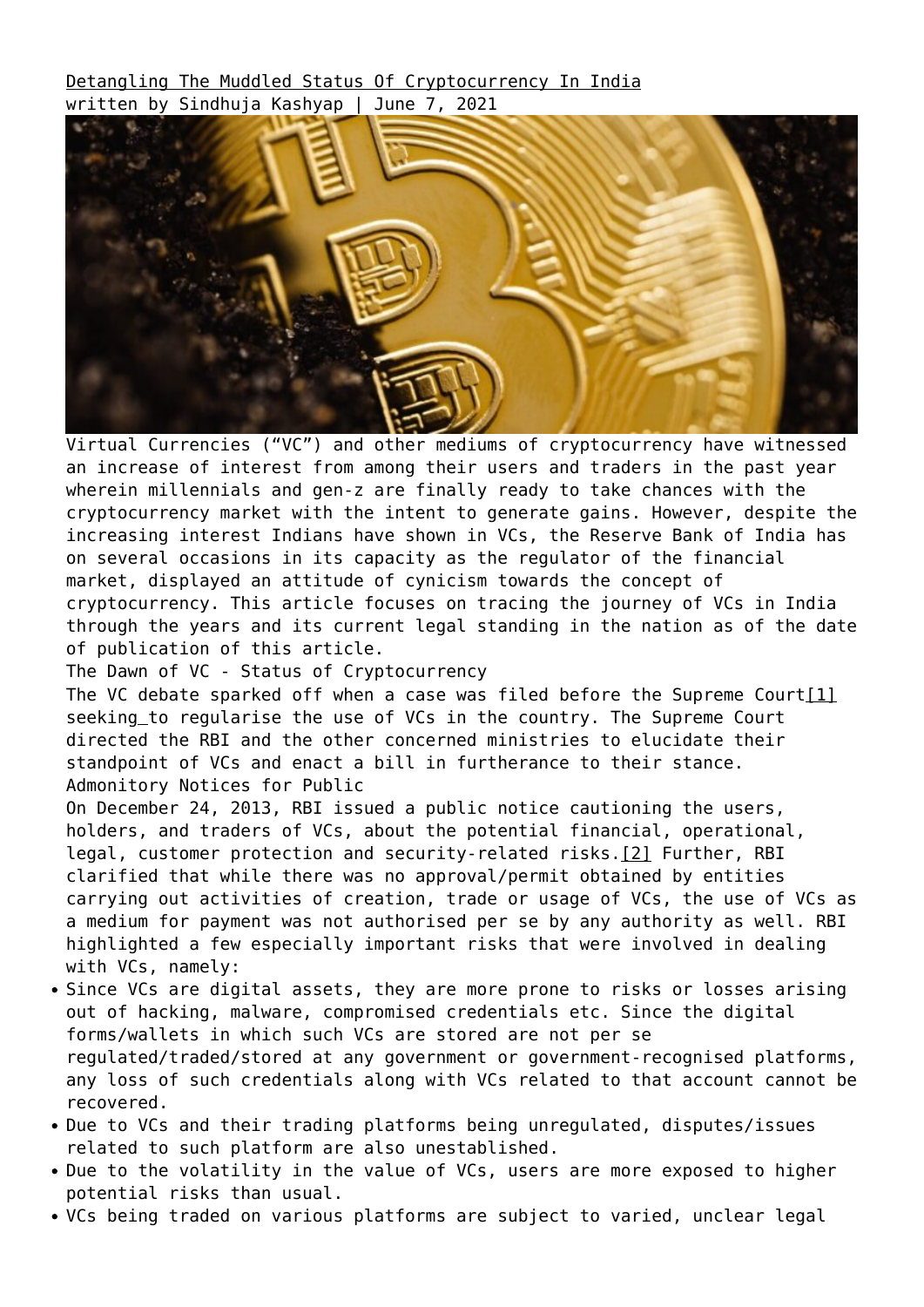jurisdictions. Therefore, the traders/users are not only exposed to financial risks but legal risks as well.

Absence of information of counterparties in such peer-to-peer anonymous/pseudonymous systems could subject the users to unintentional breaches of anti-money laundering and combating the financing of terrorism (AML/CFT) laws.

Therefore, on the aforementioned grounds, RBI cautioned the public against using/trading VCs.

On February 01, 2017[\[3\],](#page--1-0) RBI further advised that it had not issued any licence/permits to any entity for the purpose of operating any scheme or deal with VCs. Therefore, any person dealing with VCs shall be doing it at their own risk. This was further reiterated by RBI vide its public notice published on December 05, 201[7\[4\]](#page--1-0).

On realising the mushroom growth of the usage and trading of VCs in the country, RBI released a sternly worded and prohibitive circular dated April 06, 201[8\[5\]](#page--1-0) wherein RBI stated that with immediate effect, entities regulated by the RBI were verboten from dealing in and/or providing services for facilitating any person/entity dealing with or settling VCs.

Broadening the scope of restrictions imposed by RBI, the circular clarified that the restricted services included maintaining accounts, registering, trading, settling, clearing, giving loans against virtual tokens, accepting them as collateral, opening accounts of exchanges dealing with them and transfer/receipt of money in accounts relating to purchase/sale of VCs. Further, it was stated that RBI-regulated entities already providing such services shall terminate relationships with any entities who deal in cryptocurrencies within 3 months from the date of the circular. Tussle Before the Court

The Circular dated April 06, 2018, was challenged before the Supreme Court in the case of *Internet and Mobile Association of India v. Reserve Bank of India*[\[6\]](#page--1-0) where the authority of the RBI to issue such a circular was challenged. It was also alleged that RBI was violating the right to practice any trade under Article 19(1)(g) of the Indian Constitution. The Supreme Court, while analysing the evidence and arguments submitted before it, clarified that while a cryptocurrency did not essentially qualify as a legal tender to be regulated by RBI still constituted as digital representations of value and had the potential of becoming a store of value, act as a unit of account and be a medium of exchange. Therefore, in the opinion of the apex court, RBI had the power to regulate cryptocurrencies. However, on the question of the validity of the circular, the apex court also stated that the RBI failed to provide substantial empirical data on the actual harm suffered by entities regulated by RBI on account of such cryptocurrencies. Therefore, the Circular was set aside on March 04, 2020.

Post the circular being set aside by the Apex Court, the validity of cryptocurrencies is still ambiguous. While it is not per se banned or prohibited, the same is neither regulated in the country. On March 26, 2021, vide a circular $\frac{[7]}{2}$  $\frac{[7]}{2}$  $\frac{[7]}{2}$ , the Ministry of Corporate Affairs had amended the Schedule III of the Companies Act, 2013 wherein as part of *Additional Information under the heading General Instructions for Preparation of Statement of Profit and Loss under Part II- Statement of Profit and Loss,* the companies are now mandated to also provide the following details related to cryptocurrencies or

Present Legal Validity of VCs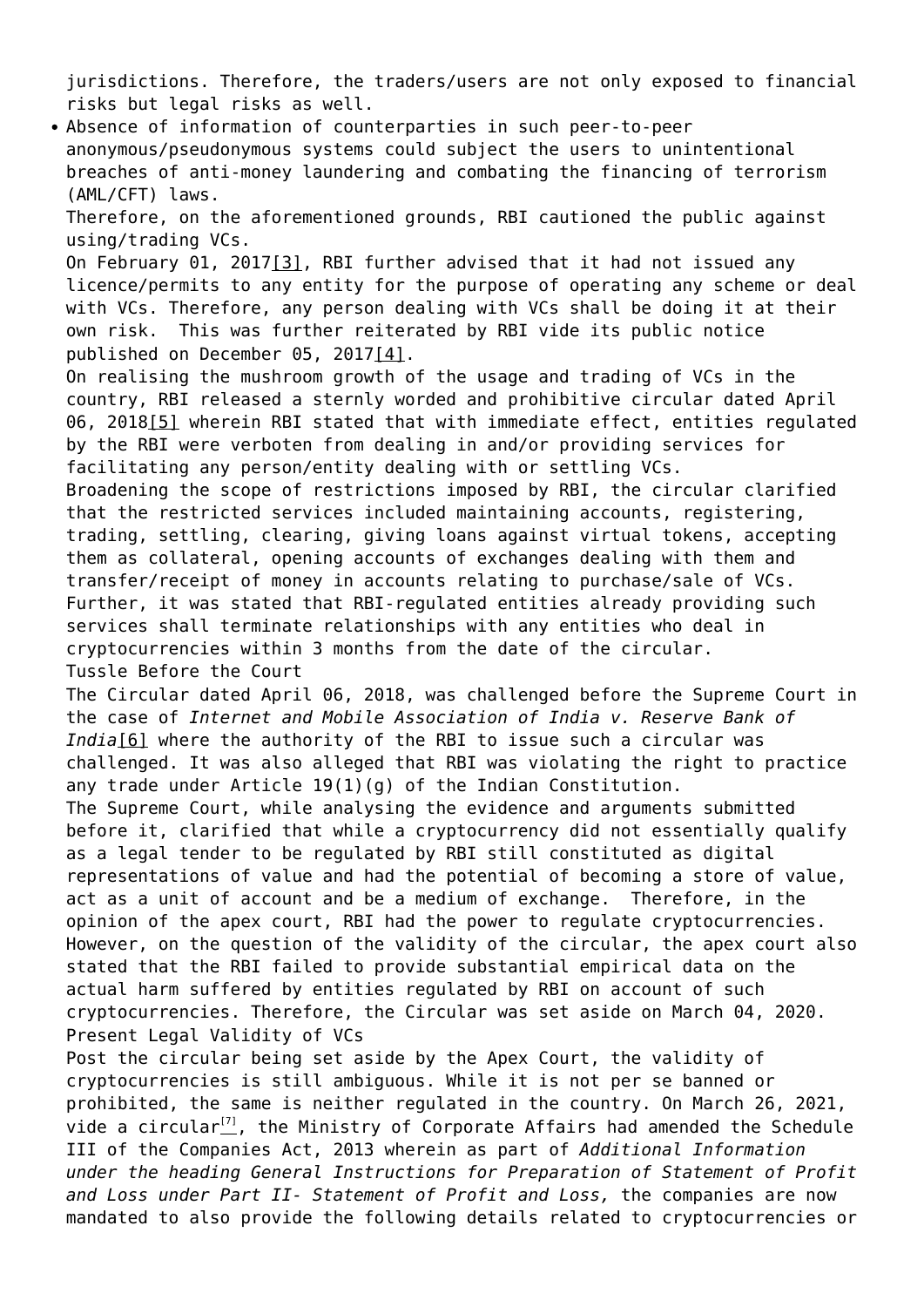*"(xi) Details and status of Cryptocurrency or Virtual Currency: Where the Company has traded or invested in Cryptocurrency or Virtual Currency during the financial year, the following shall be disclosed: - (a) profit or loss on transactions involving Cryptocurrency or Virtual Currency (b) amount of currency held as at the reporting date, (c) deposits or advances from any person for the purpose of trading or investing in Cryptocurrency/ virtual currency.*" The abovementioned disclosure requirements came into effect from April 01, 2021, and it gives a hint as to the attempts made thus far to regulate VCs in the country. Further, on May 31, 2021, RBI issued yet another clarificatory circular[\[8\]](#page--1-0) directing the regulated entities to not place reliance on the circular dated April 06, 2018, wherein they were prohibited from dealing in or providing services to people dealing in VCs. However, to ensure caution, the RBI advised the regulated entities to continue carrying out customer due diligence processes in line with standard governing regulations such as Know Your Customer (KYC), AML, CFT and obligations of regulated entities under the Prevention of Money Laundering Act, (PMLA), 2002 in addition to ensuring compliance with relevant provisions under the Foreign Exchange Management Act (FEMA) for overseas remittances. Further, the Government of India has also proposed the *Cryptocurrency and Regulation of Official Digital Currency Bill, 2021[,\[9\]](#page--1-0)* ("Bill") which aims to create a facilitative framework for the creation of the official digital currency to be issued by the RBI. Further, the Bill aims to prohibit all private cryptocurrencies in India while simultaneously aiming to permit certain exceptions to promote the underlying technology of cryptocurrency and status of cryptocurrency its uses. Conclusion On the above analysis, it is clear that the exact legal stance of the Government and the authorities are yet unclear and ambiguous. While they intend to regulate and prohibit it due to its volatile nature and unclear legal jurisprudence, they also intend to ensure that the citizens are safeguarded from the potential risks that it embeds in itself. The draft Bill aims to prohibit cryptocurrency in the country but keeping in view the rising ballyhoo around the trading of such virtual currency and its influence in the western market, it will be interesting to see how long Indian regulators can keep the citizens untouched by its influence with this draft Bill. Further, while there seems to have been a lot of speculation around the legal validity of the trading platforms dealing in VCs, it would be safe to say for now that under no law such platforms are barred or prohibited from their functioning. However, they may soon face the wrath of the Bill and lead them to revise the status of their existence in the country. • [\[1\]](#page--1-0) Dwaipayan Bhowmick v. Union of India & Ors. Writ Petition (Civ.) No. 1076/2017

- [\[2\]](#page--1-0) https://rbi.org.in/Scripts/BS PressReleaseDisplay.aspx?prid=39435
- [\[3\]](#page--1-0) [https://rbi.org.in/scripts/NotificationUser.aspx?Mode=0&Id=11243#](https://rbi.org.in/scripts/NotificationUser.aspx?Mode=0&Id=11243)
- [\[4\]](#page--1-0) Write Petition (Civil) No.528 of 2018
- $\cdot$  [\[5\]](#page--1-0)

 $VC:$ 

[https://mca.gov.in/Ministry/pdf/ScheduleIIIAmendmentNotification\\_24032021.pdf](https://mca.gov.in/Ministry/pdf/ScheduleIIIAmendmentNotification_24032021.pdf)